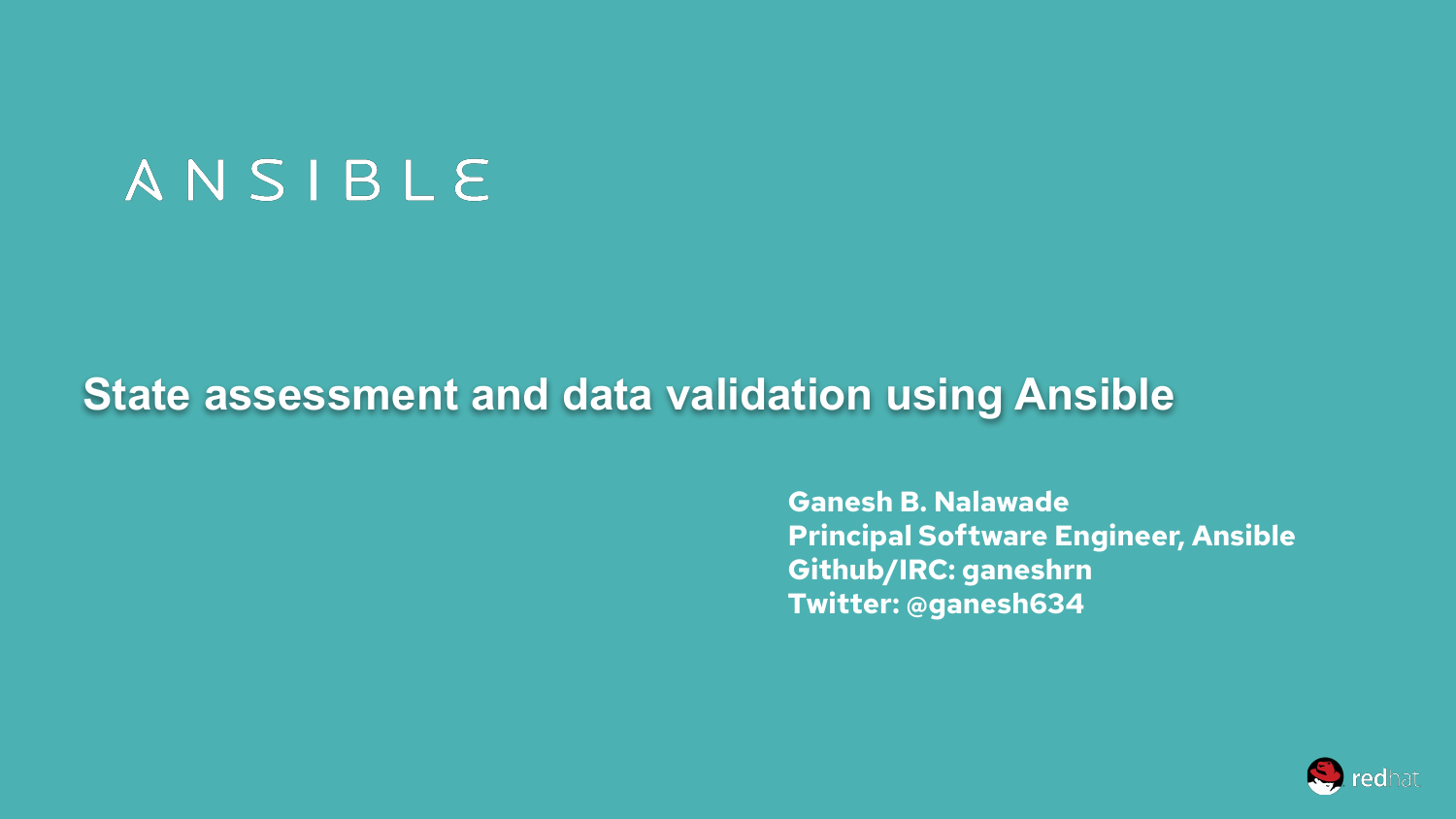#### About me - Ganesh

- Principal Software Engineer at Ansible by Red Hat
- Work primarily as upstream developer in Ansible Networking
- Worked extensively on Network management plane developing software for on/box automation and programmability infra.

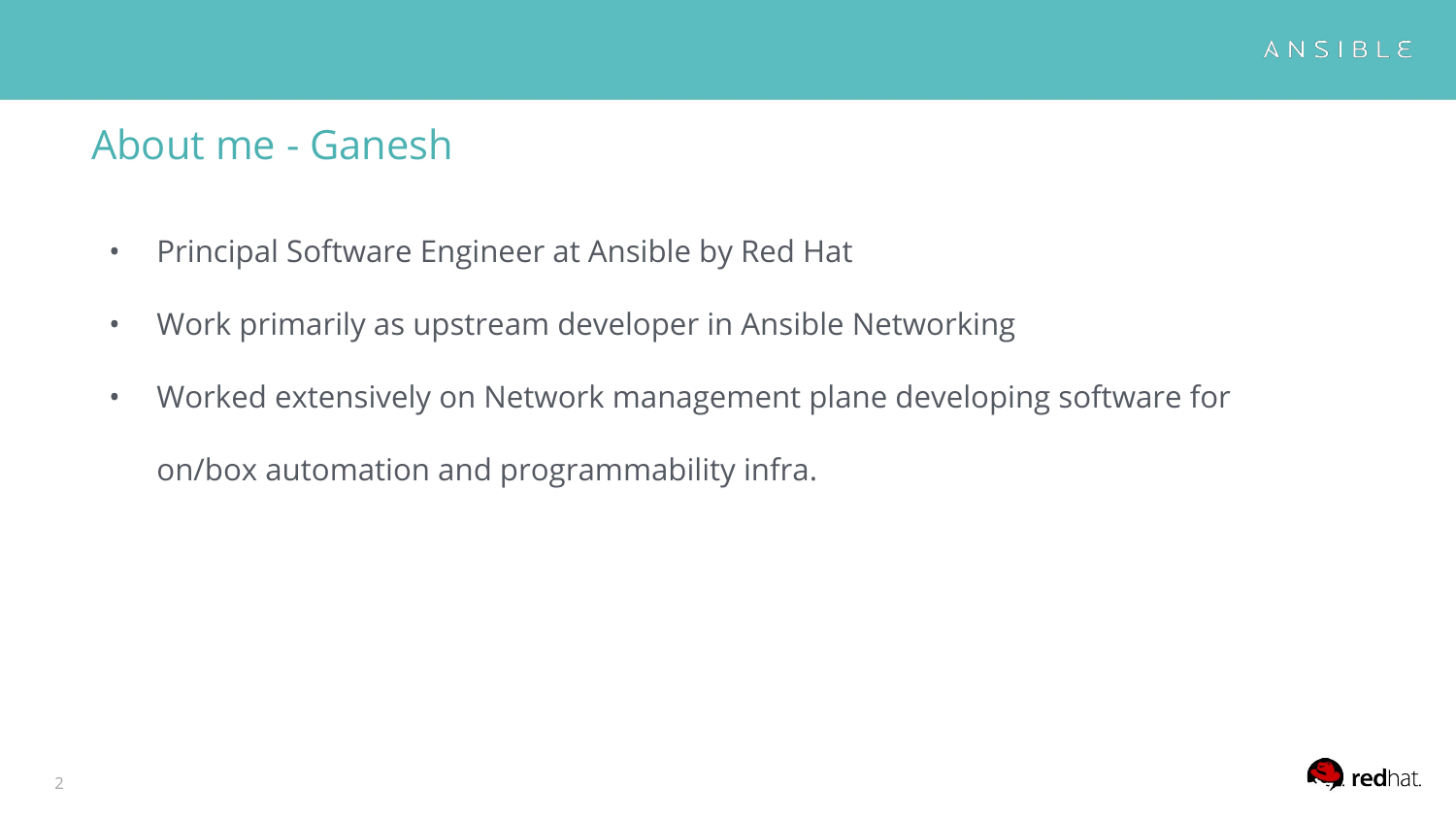

#### Agenda

- Use cases for operational state data
- Generating structured data using cli\_parse module
- Validating structured data using validate module
- Remediation
- Input data validation
- Developer notes

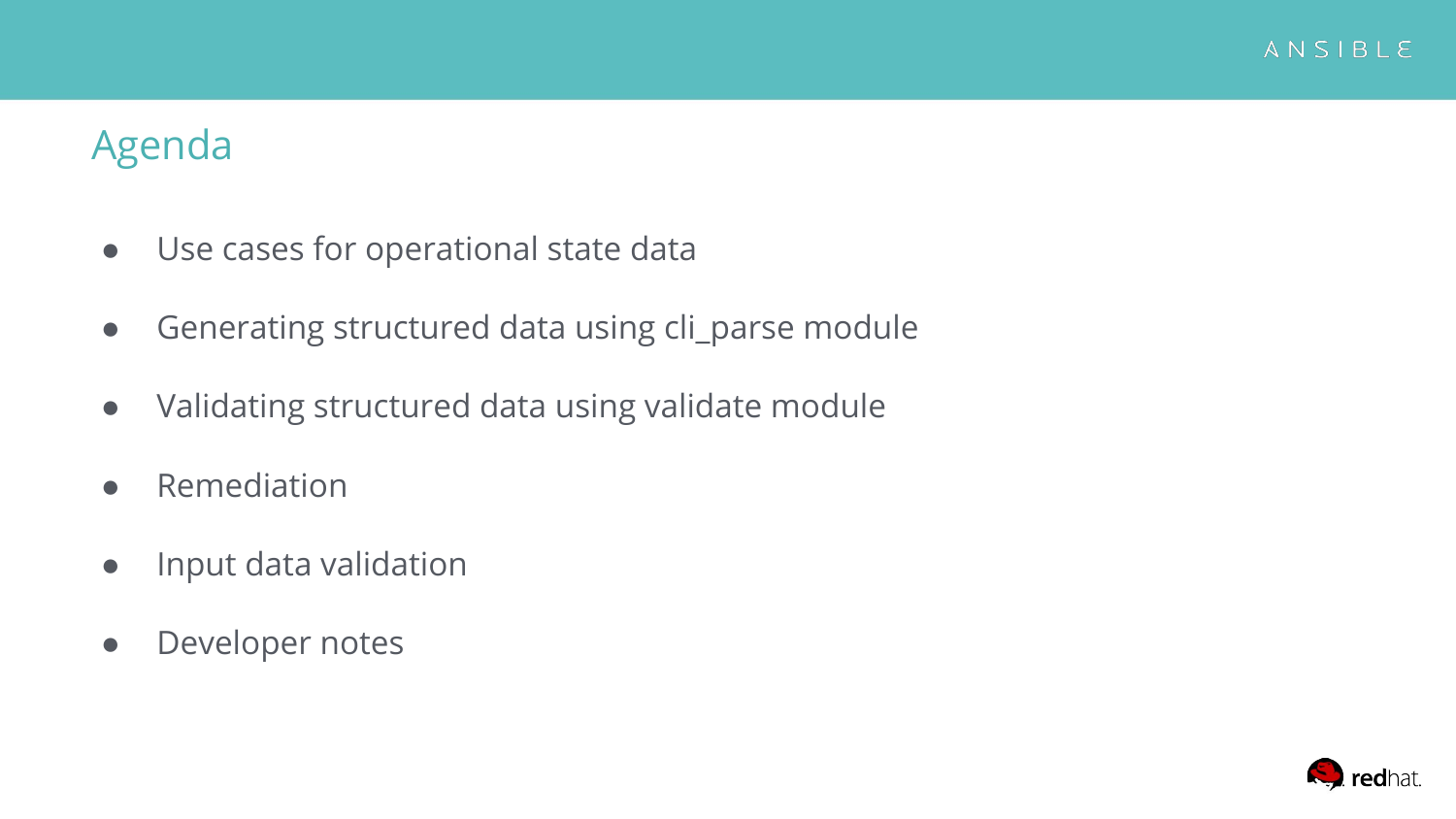#### Common state assessment workflow

- Retrieve:
	- Collect the current operational state from the remote host
	- Convert it into normalised structure data.
- Validate:
	- Define the desired state criteria in a standard based format that can be used across enterprise infrastructure teams
	- Validate the current state data against the pre-defined criteria to identify if there is any deviation.
- Remediate:
	- Required configuration changes
	- Reporting

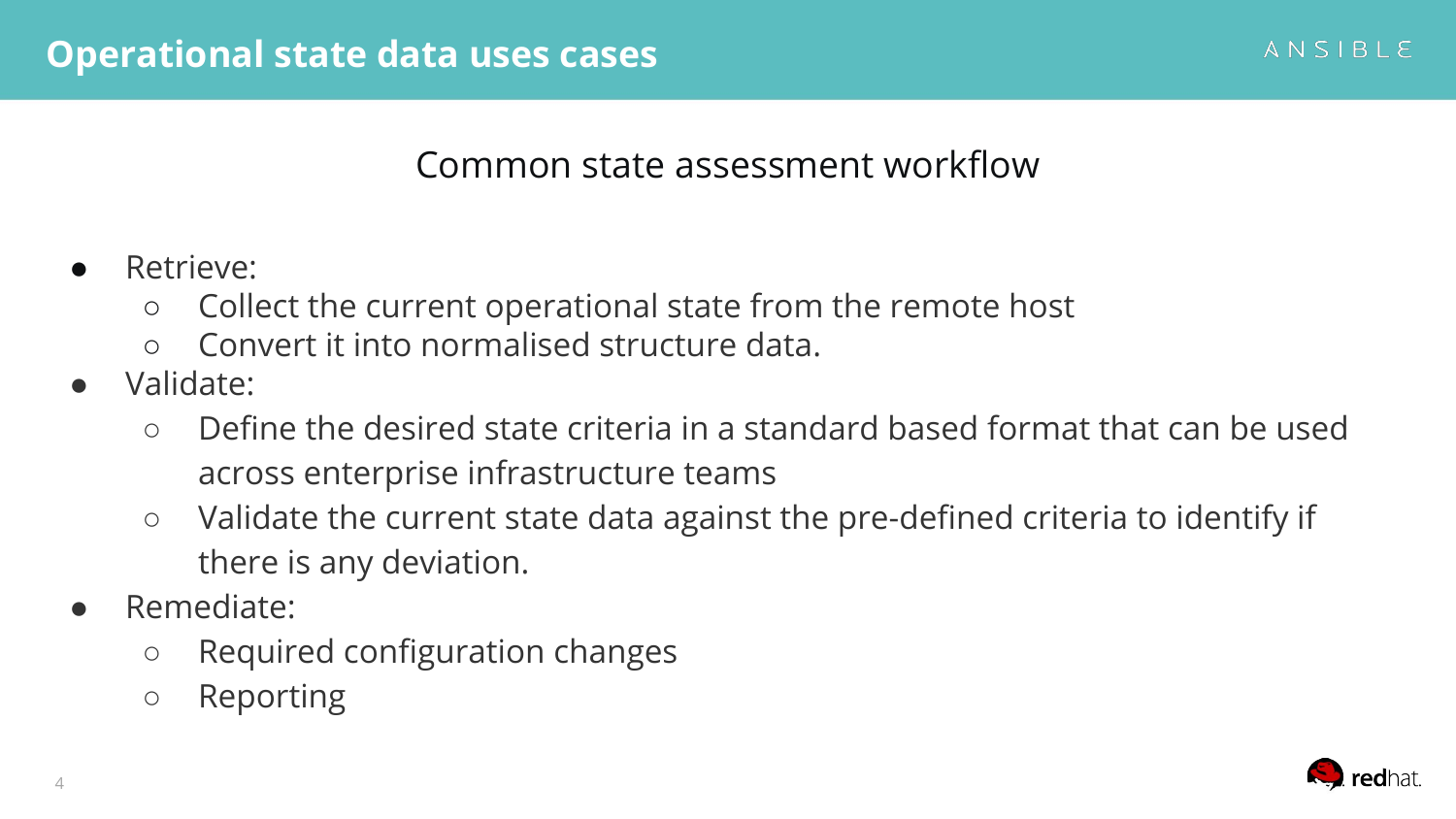#### **Operational state data uses cases**

- Conditional task and roles within Ansible playbooks
	- Only make configuration changes if all the BGP neighbours are healthy
- Fleet health assessment and inventory
	- Ensure all configured NTP servers are in sync
- Post change validation
	- LLDP, OSPF neighbours and reachability has not changed
- Custom reports using templates
	- Interface operating state vs. configured state



ANSIBLE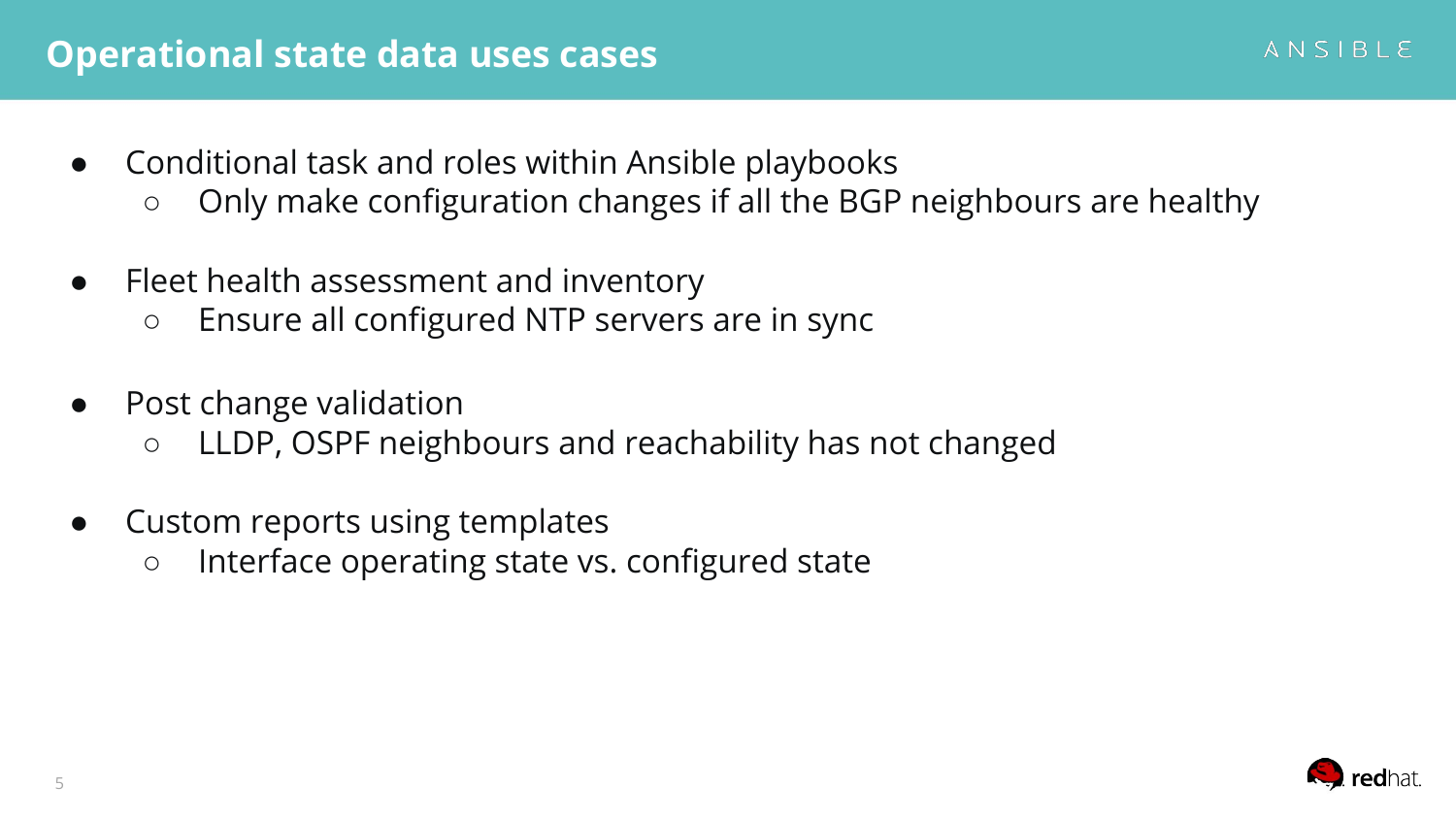ANSIBLE

#### Operational state the "show" commands

#### **show interfaces**

**mgmt0 is up admin state is up, Hardware: Ethernet, address: x200.0000.f8b5 (bia abcd.0000.f8b5) Internet Address is 192.168.101.14/24**

**{"TABLE\_interface": {"ROW\_interface": [{"interface": "mgmt0", "state": "up", "admin\_state": "up", "eth\_hw\_desc": "Ethernet", "eth\_hw\_addr": "x200.0000.f8b5", "eth\_bia\_addr": "x200.0000.f8b5", "eth\_ip\_addr": "192.168.101.14", "eth\_ip\_mask": "24", "eth\_ip\_prefix": "192.168.101.0", "et h\_mtu": "1500", "eth\_bw": "1000000", "eth\_dly": "10", "eth\_reliability":**

**<?xml version="1.0" encoding="ISO-8859-1"?> <nf:rpc-reply xmlns="http://www.cisco.com/nxos:1.0:if\_manager" xmlns:nf="urn:ietf:params:xml:ns:netconf:base:1.0"> <nf:data> <show><interface>**

#### **Multiple formats**



 cli\_command: register: set fact: | filter\_plugin | lookup\_plugin

#### **Multiple tasks and plugins Desired format**



interfaces: admin: state: operating: up administrative: up

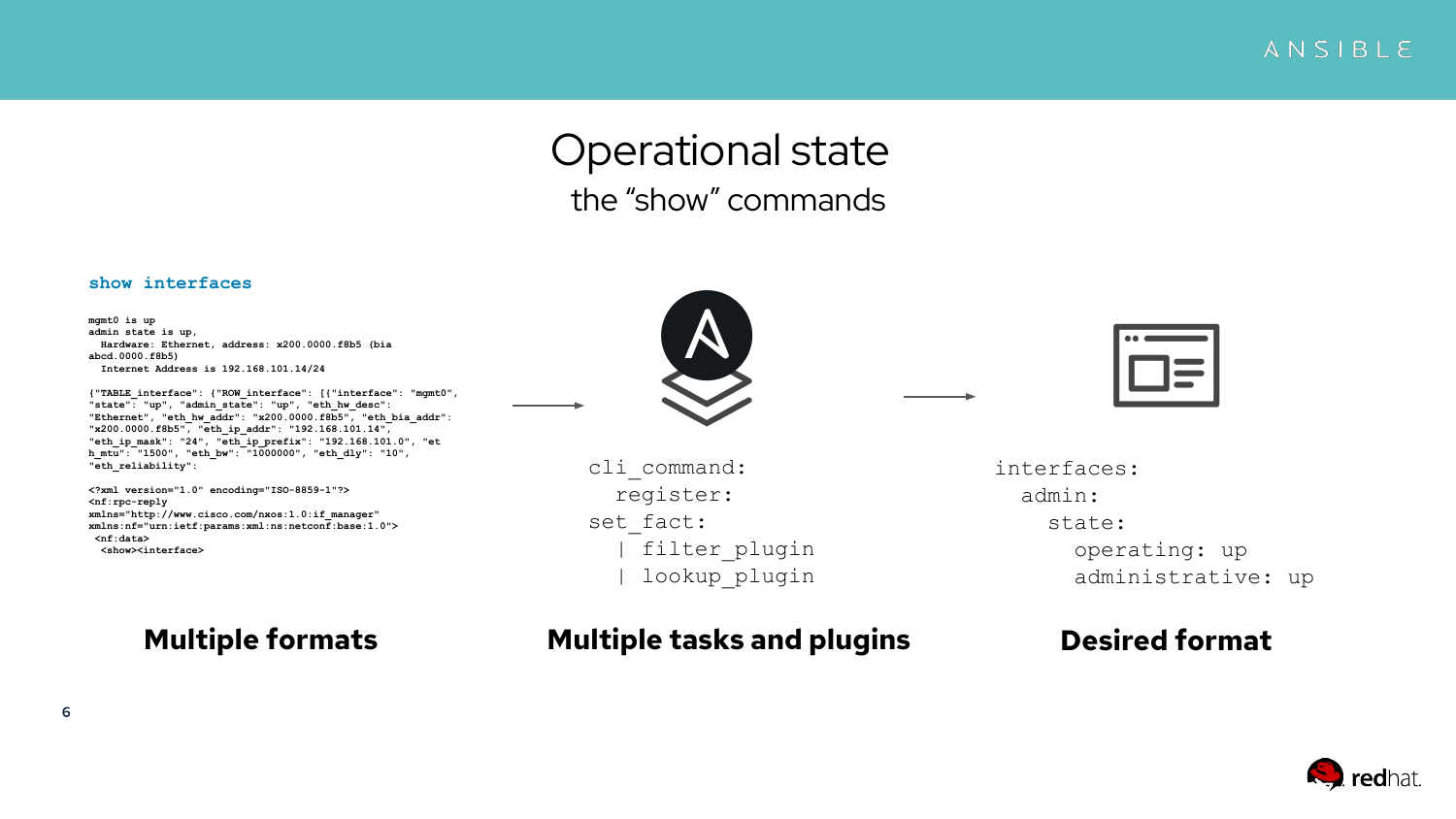ANSIBLE

# TL;DR

#### **An Ansible strength**

Configuration management

#### **An Ansible weakness**

Operational state assessment

**Let's fix that.**

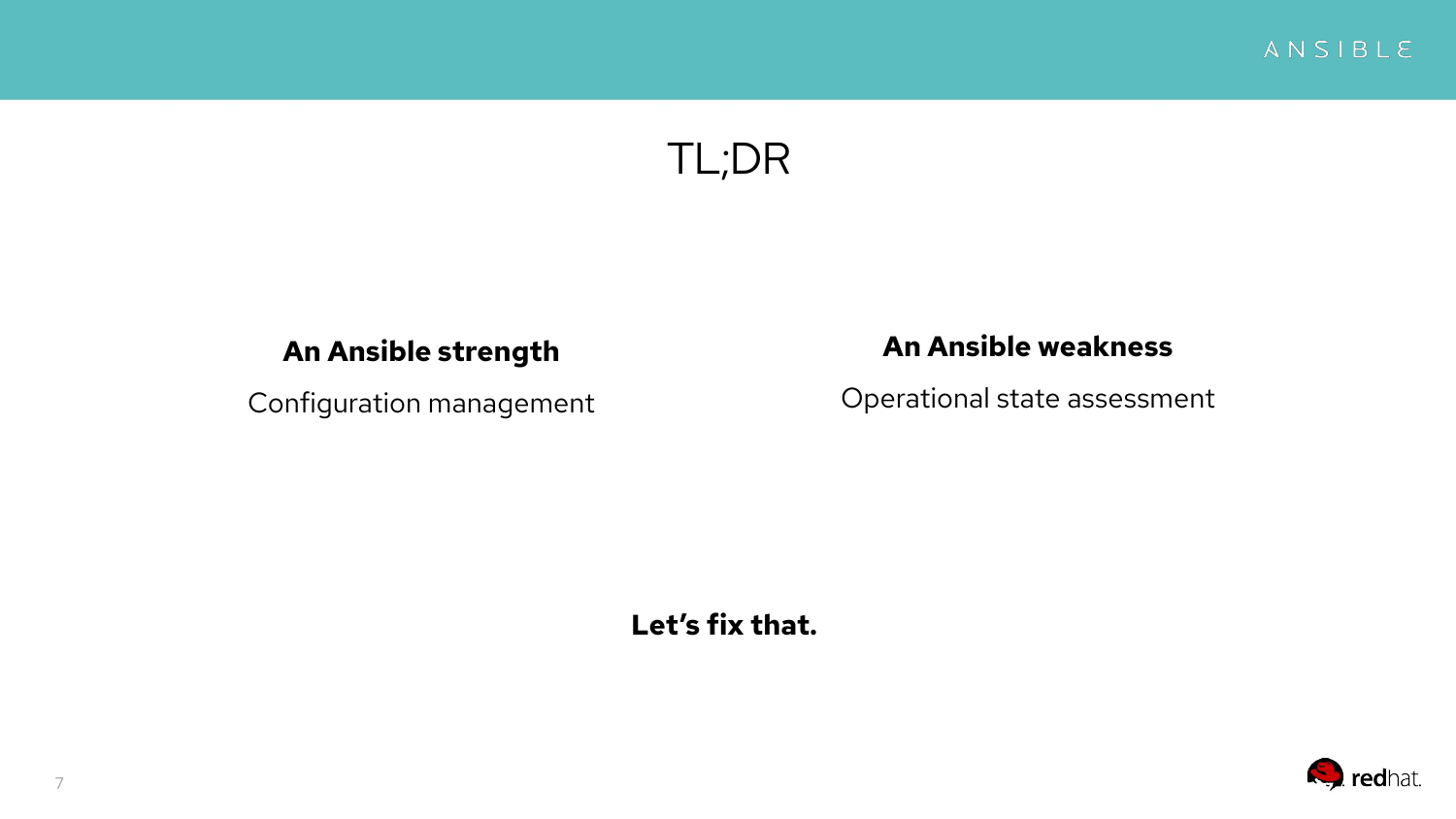#### **ansible.utils.cli\_parse**

- New module available now in ansible.utils collection <https://galaxy.ansible.com/ansible/utils>
- Works with all platforms
- Work with many parsing engines
- Single task to run a command, parse & set facts
- Returns structured data from show command output

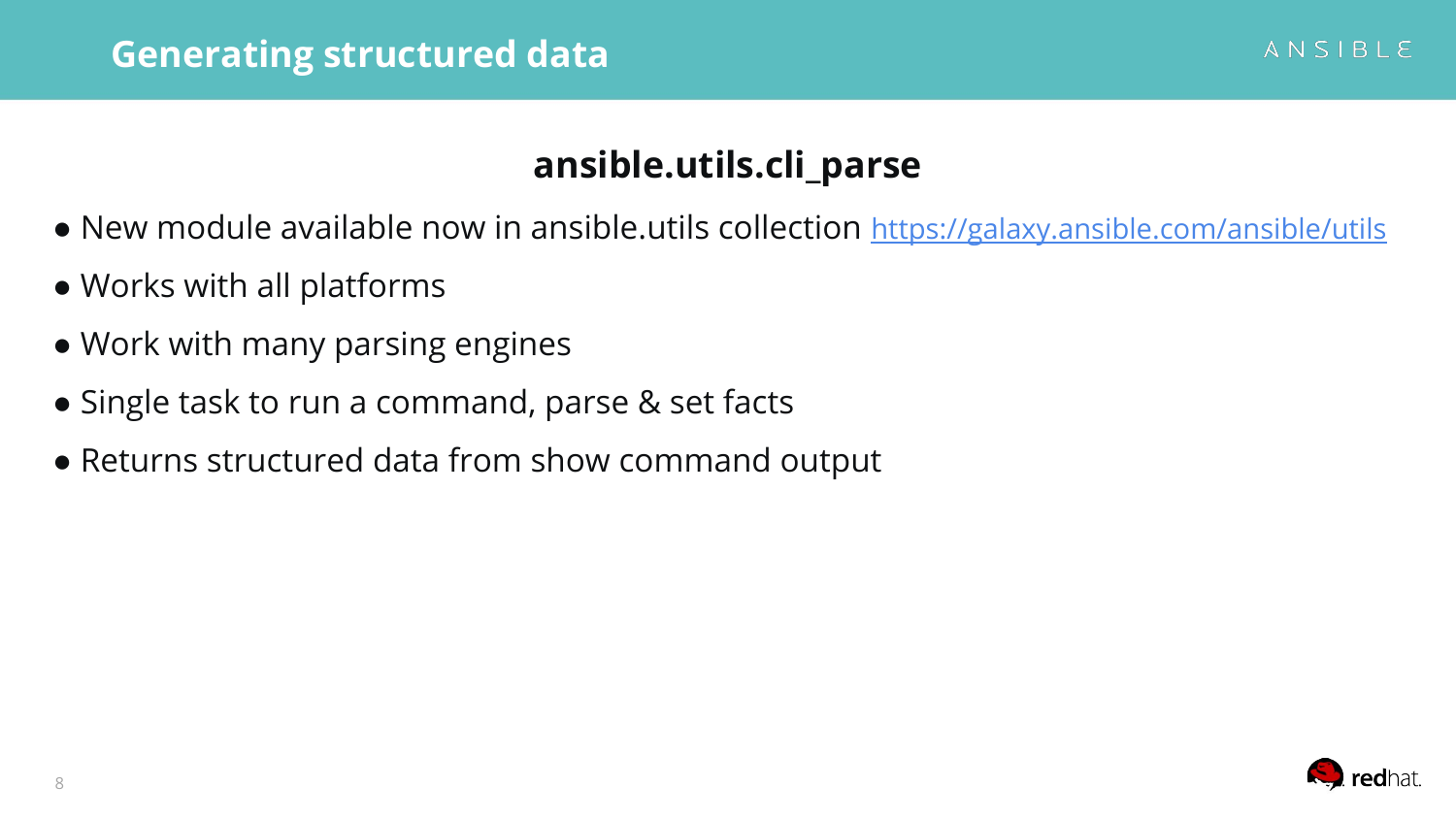```
tasks:
- name: Run a command and parse results
   ansible.utils.cli_parse:
     command: show interfaces
     parser:
       name: ansible.utils.xxxx
       set_fact: interfaces
```
- **Runs the command on the device**
- Parse using the 'xxxx' engine
- Uses default template folder
- Parsed data set as fact
- Command output returned as stdout



ANSIBLE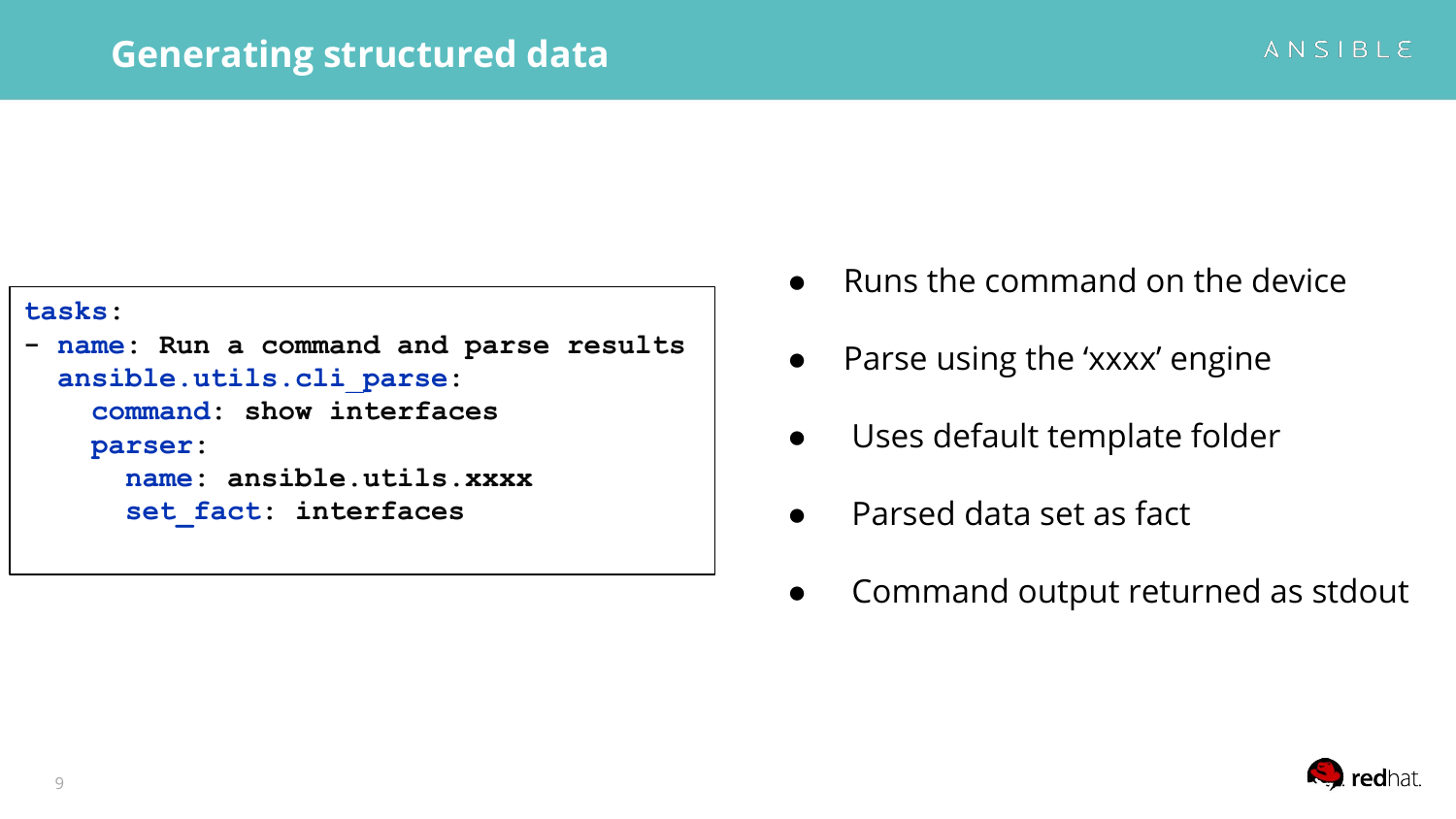#### Available parsing engines

- **ansible.utils.textfsm**: Python module for parsing semi-formatted text
- **ansible.utils.ttp**: Template based parsing, low regex use, jinja like DSL
- **ansible.netcommon.native**: Internal jinja, regex, yaml. No additional 3rd party libraries required
- **ansible.netcommon.ntc\_templates**: Predefined textfsm templates packaged as python library
- **ansible.netcommon.pyats**: Cisco Test Automation & Validation Solution (11 OSs/2500 parsers)
- **ansible.utils.xml**: convert XML to json using xmltodict

#### *Thank you library developers & contributors*

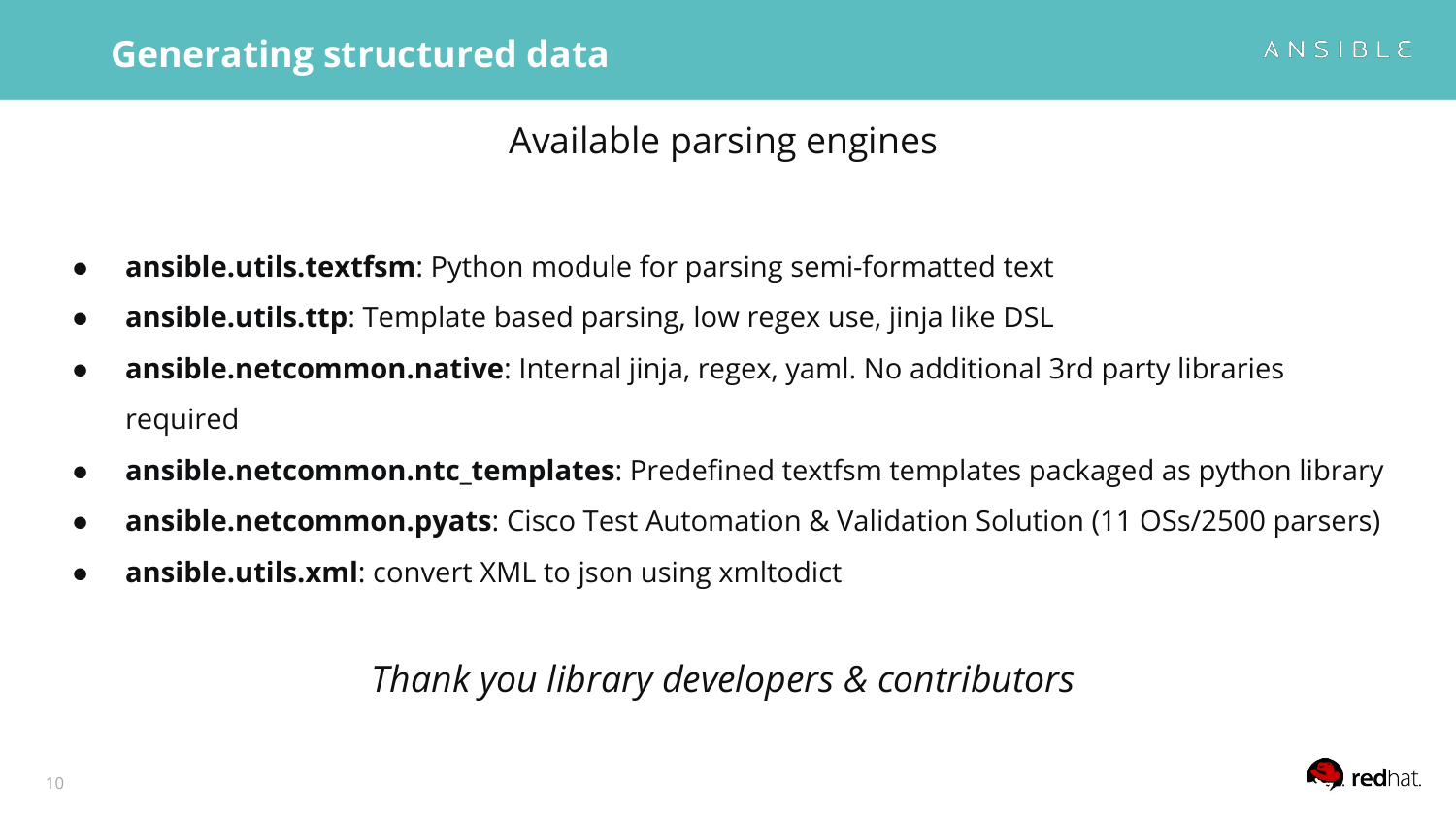Smart template discovery

templates/{{ os }} {{ command }}.xyz

templates/eos\_show\_interfaces.yaml

templates/nxos\_show\_ntp\_peers.textfsm



ANSIBLE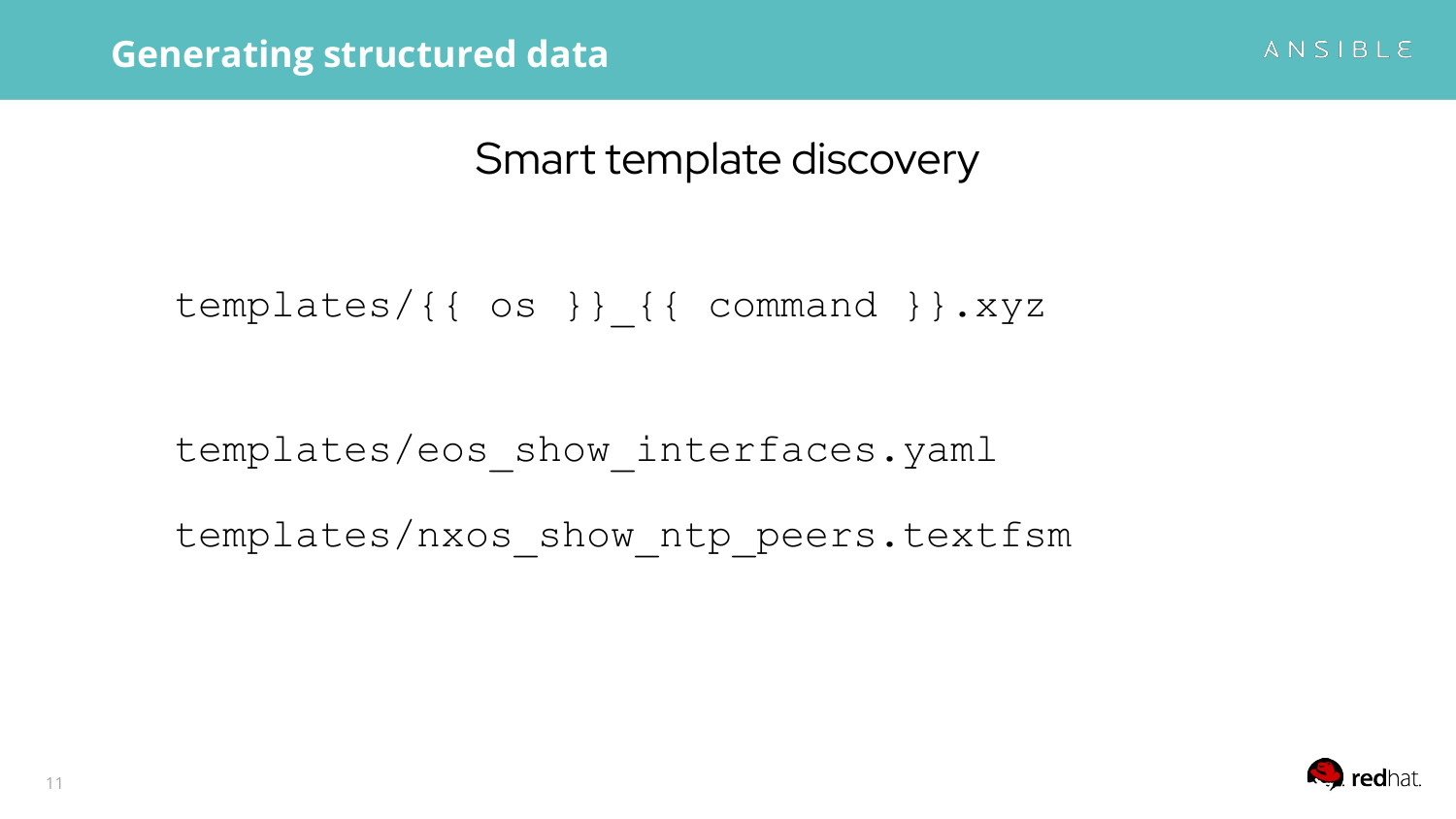

## **Demo on ansible.utils.cli\_parse**

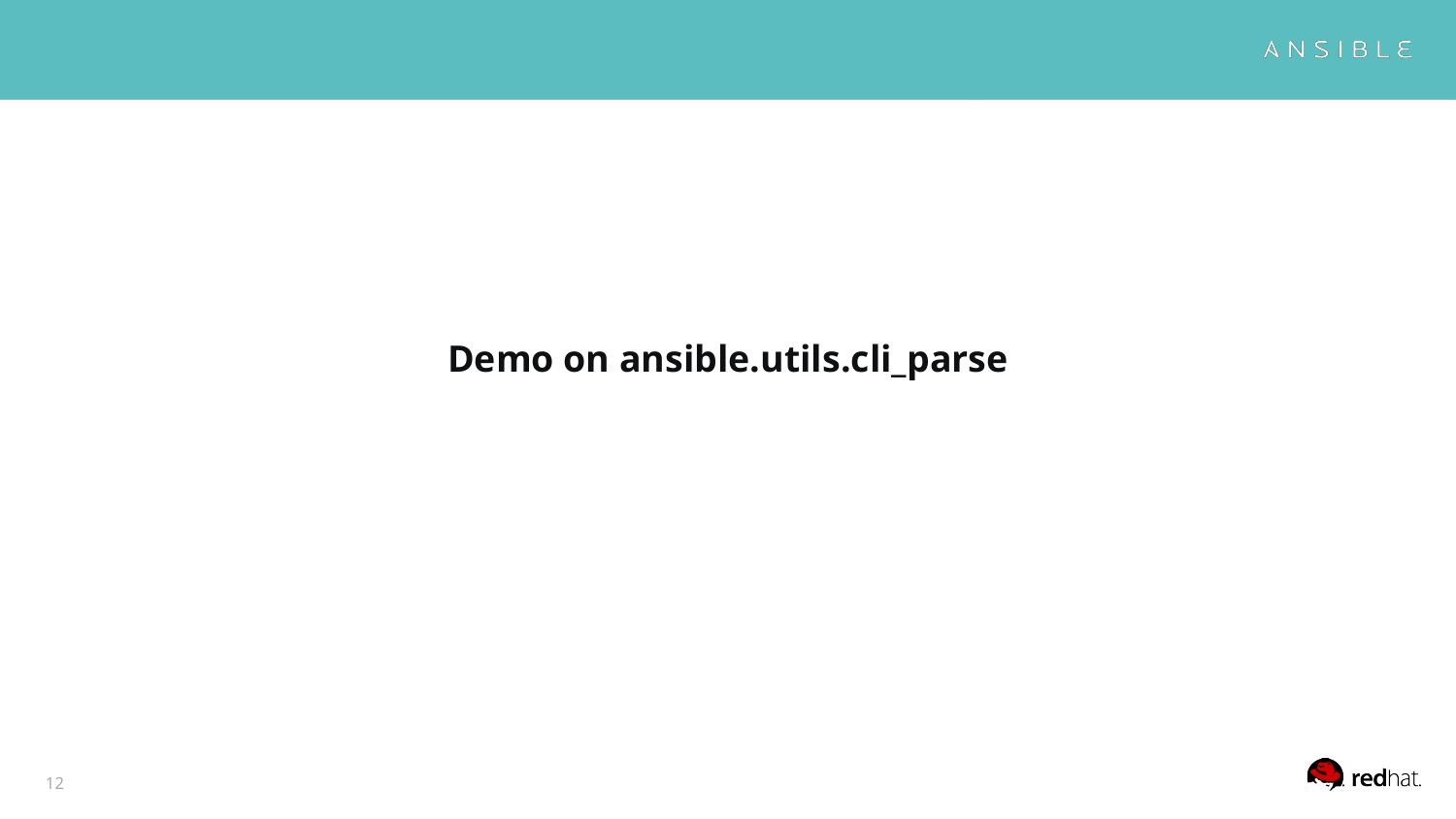#### **ansible.utils.validate**

- New module available now in ansible.utils collection <https://galaxy.ansible.com/ansible/utils>
- Works with all platforms
- Currently works with **jsonschema** validation engine
- Single task to read the structured data and validate it with data model schemas
- Returns either list of errors or success (in case data is valid as per schema)

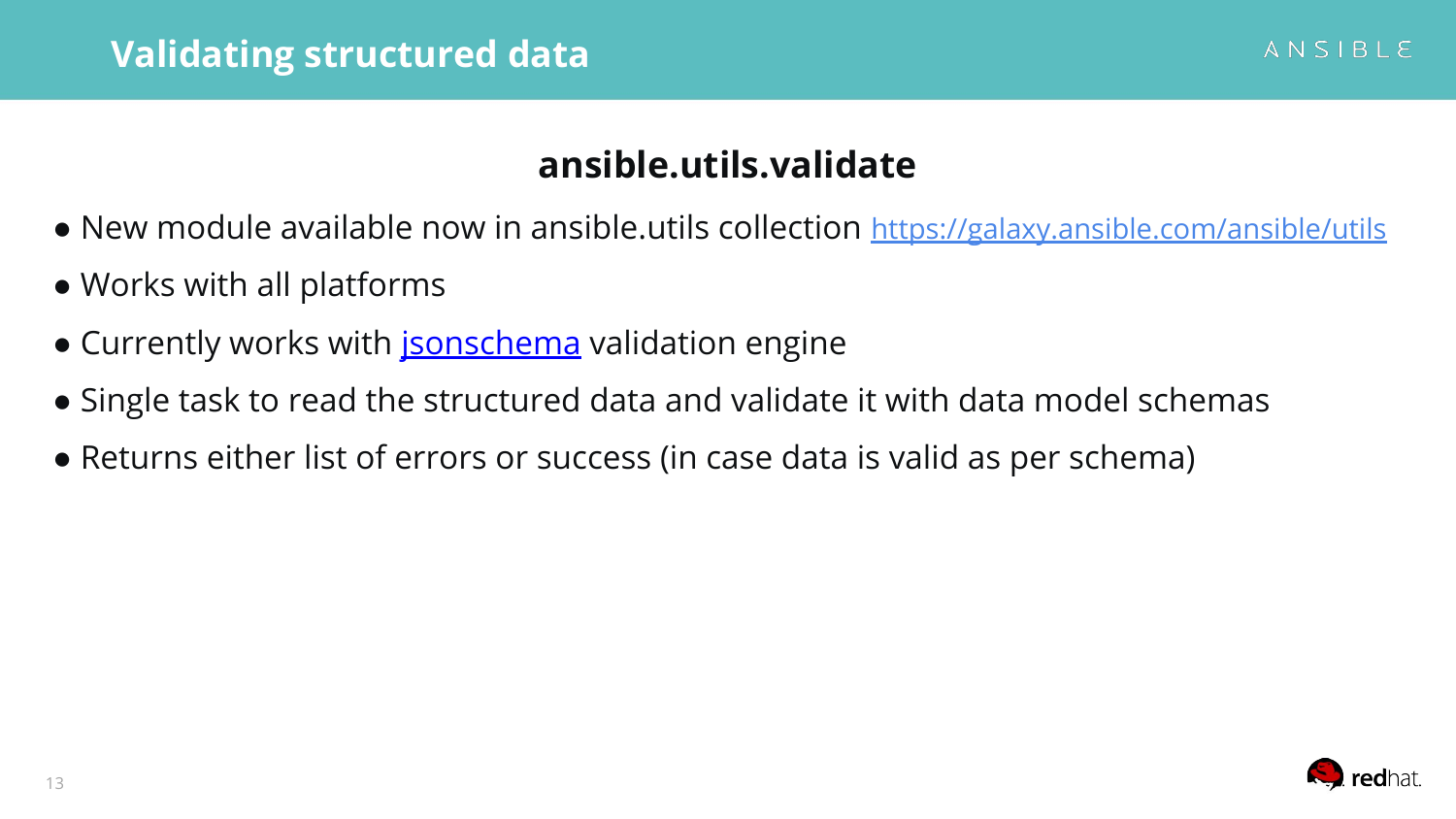#### **Validating structured data**

```
tasks:
- name: "Validate structured data"
   ansible.utils.validate:
     data: "{{ input_data }}"
     criteria:
      - "{{ lookup('file', './criteria.json') | from_json }}"
     engine: ansible.utils.xxxx
```
- Reads the input JSON data and the criteria for data (schema mode)
- Validate using the 'xxxx' engine
- Returns list of error if data does not conform to the schema criteria

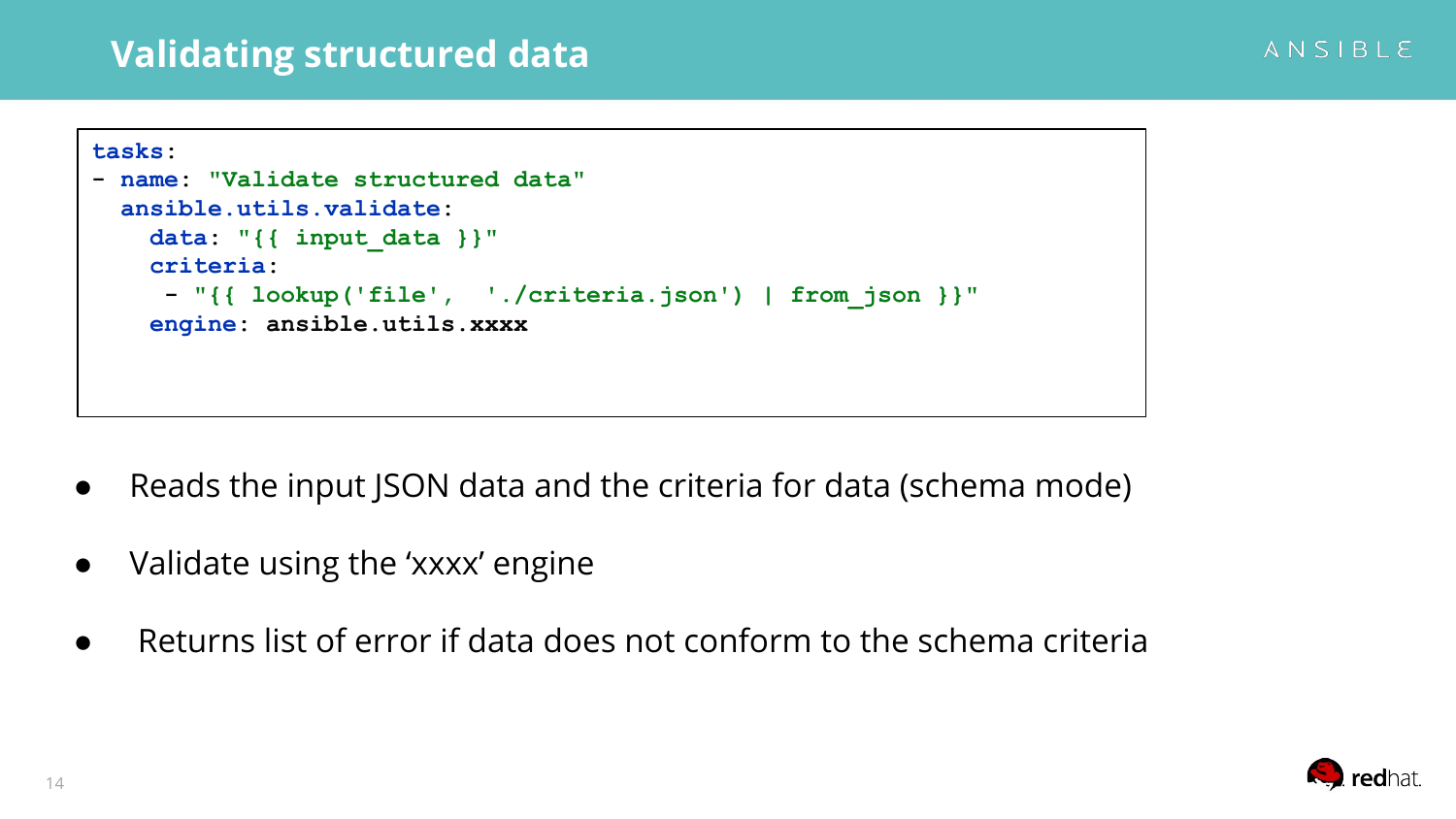Available validation engines

● **ansible.utils.jsonschema**: Python module to validate json data against a schema

*More validation engines in pipeline*

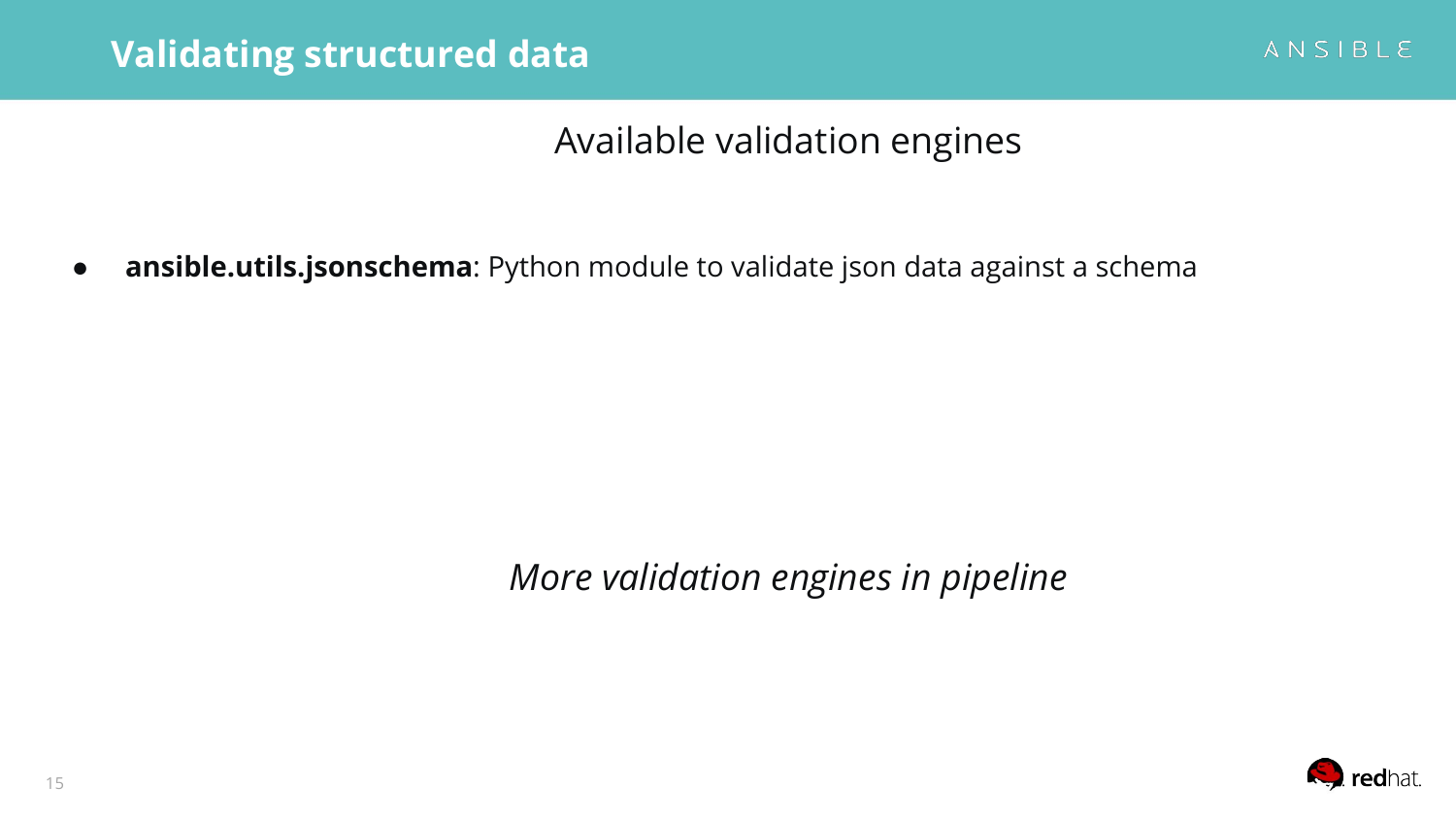

#### **Demo on ansible.utils.validate**

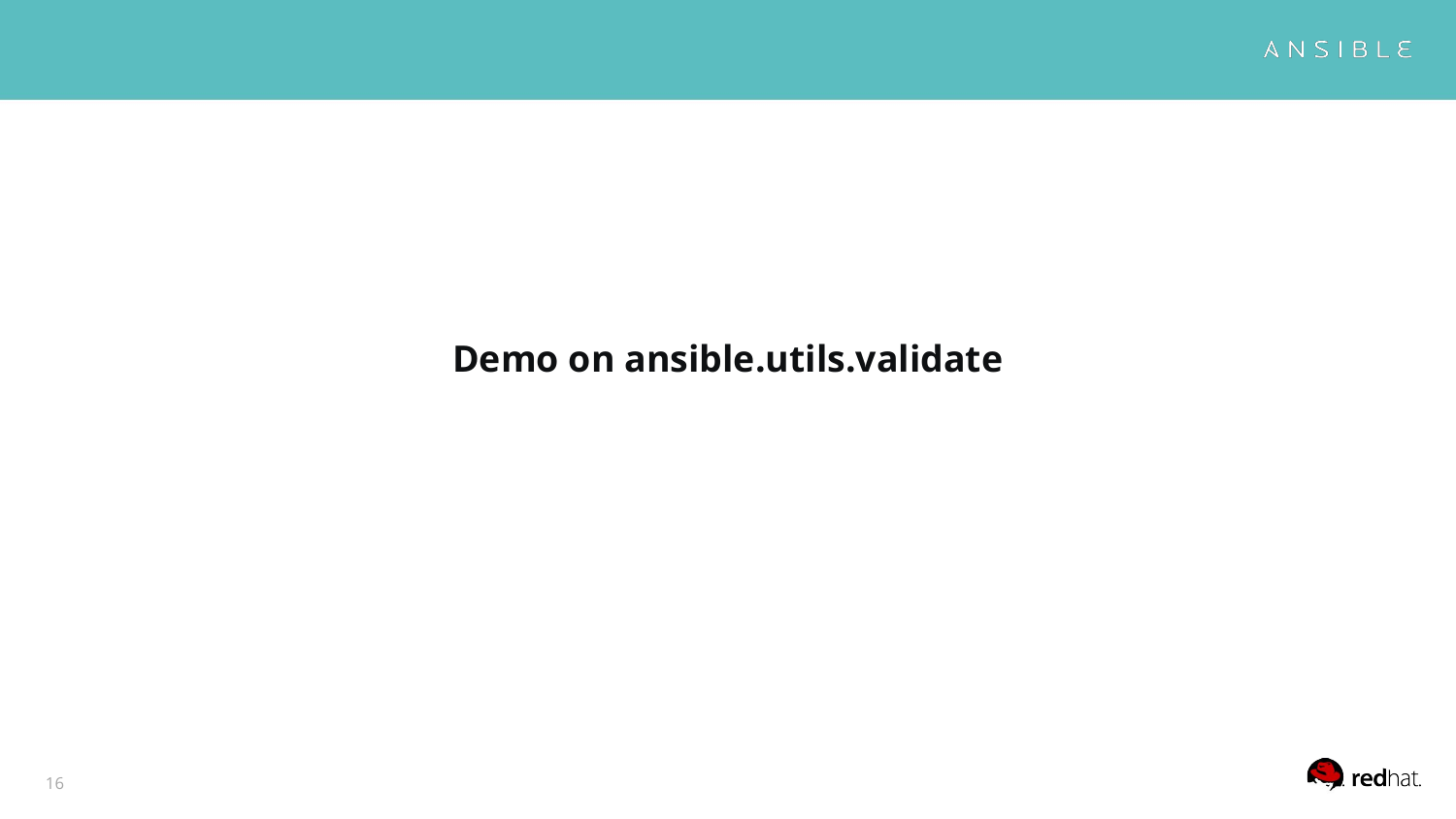- Configuration changes to rectify drift in operational state
- Reporting about dirft to external monitoring tools using Ansible modules and integrations.

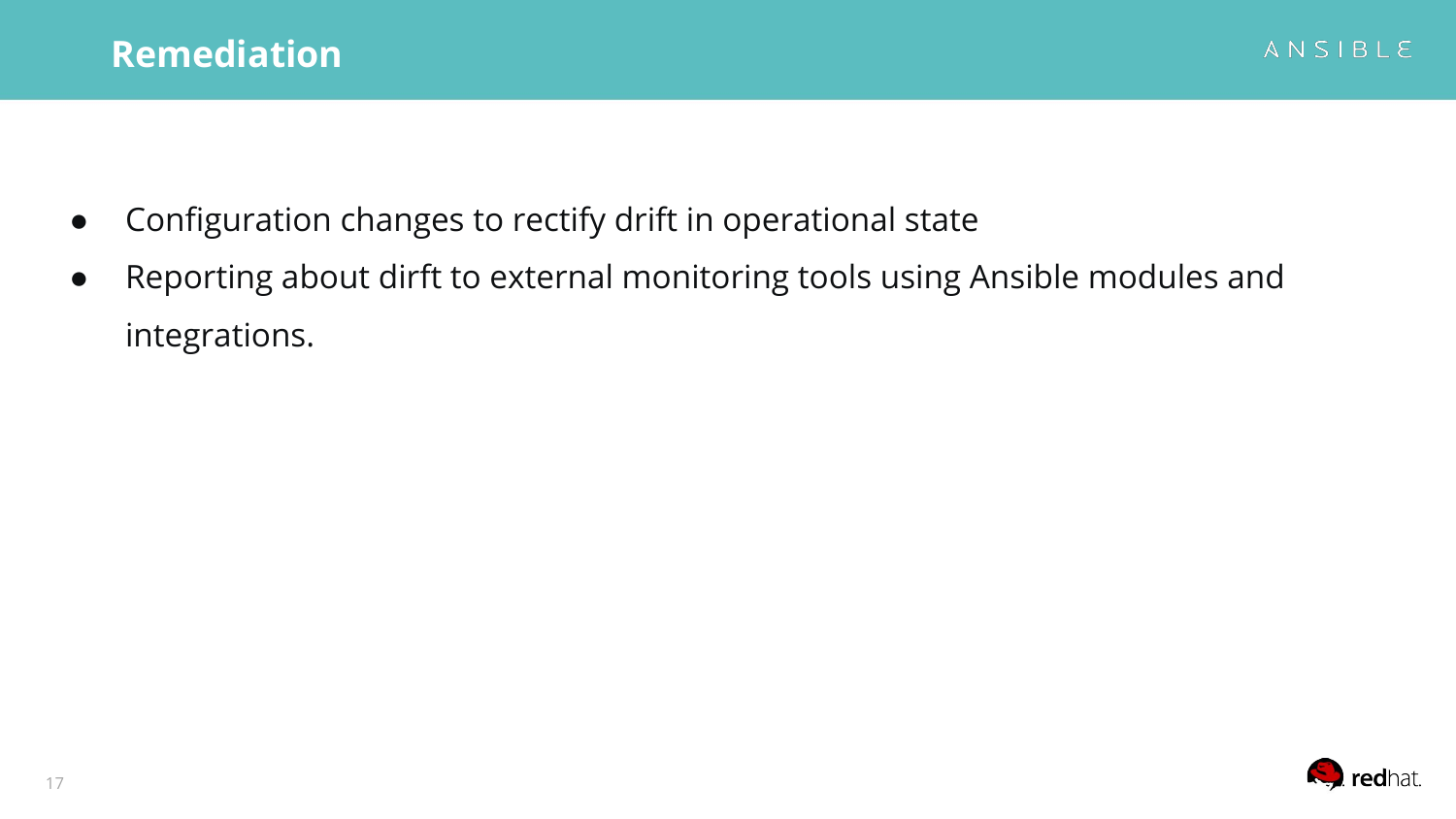

#### **Demo on remediation**

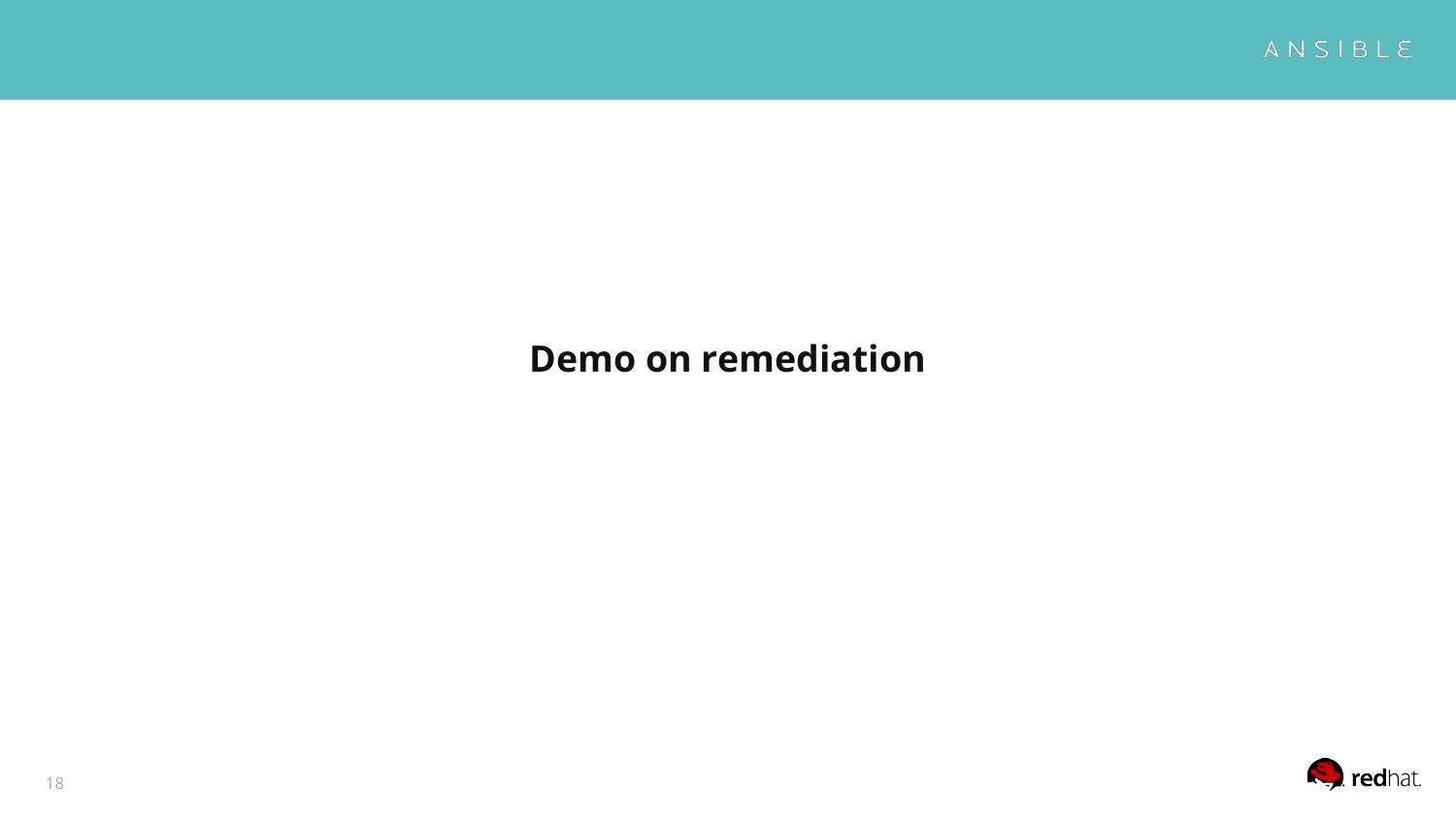- Ansible host/group variables validation used as source of truth
- Data passed through validate module to check the data model criteria is passed

```
tasks:
- name: validate bgp data data with jsonschema bgp model criteria
   ansible.utils.validate:
     data: "{{ hostvars }}"
     criteria:
      - "{{ lookup('file', './validate/criterias/bgp_input_data_model.json') | from_json }}"
     engine: ansible.utils.jsonschema
   register: result
```
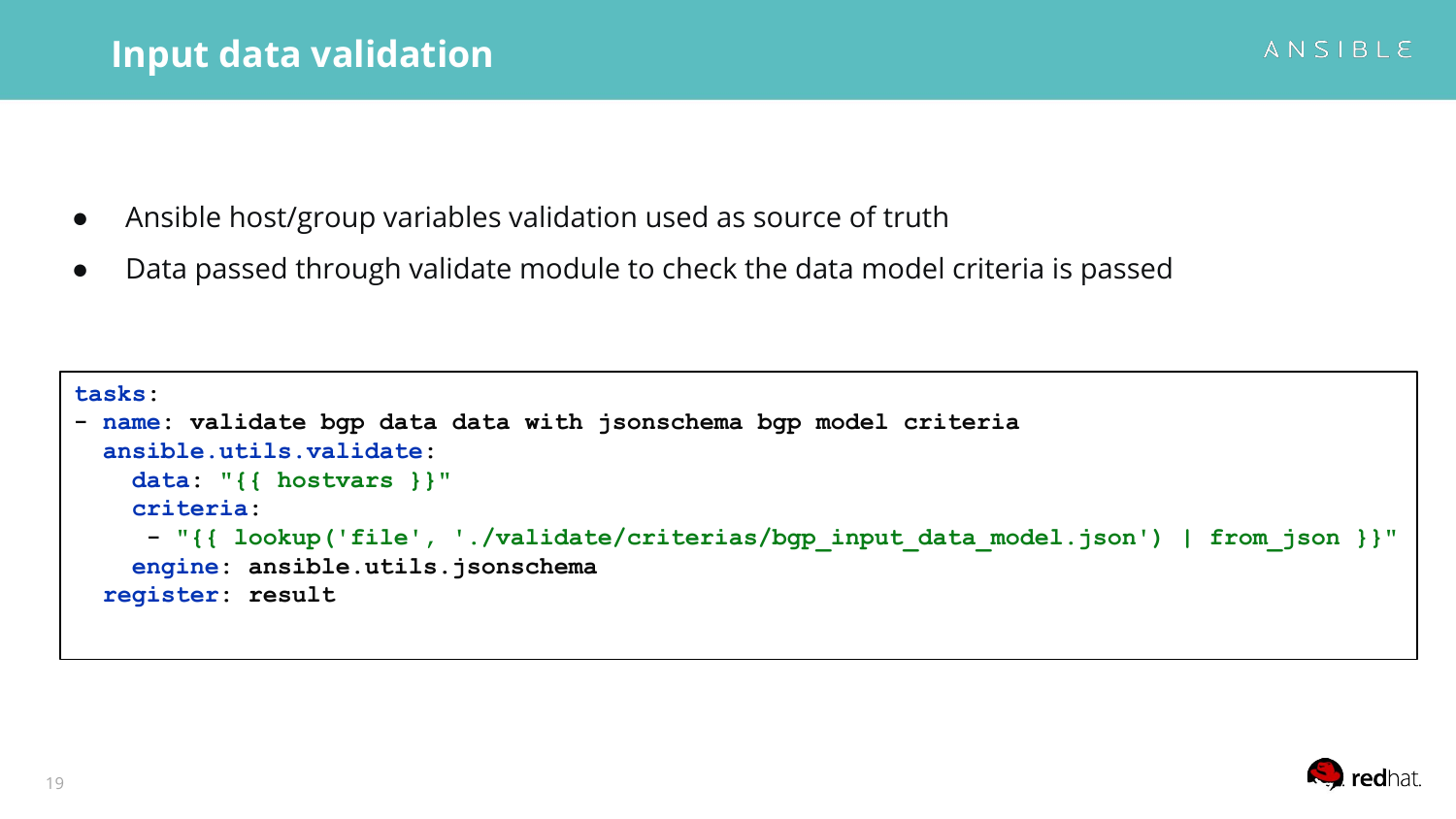

#### **Demo on data validtion**

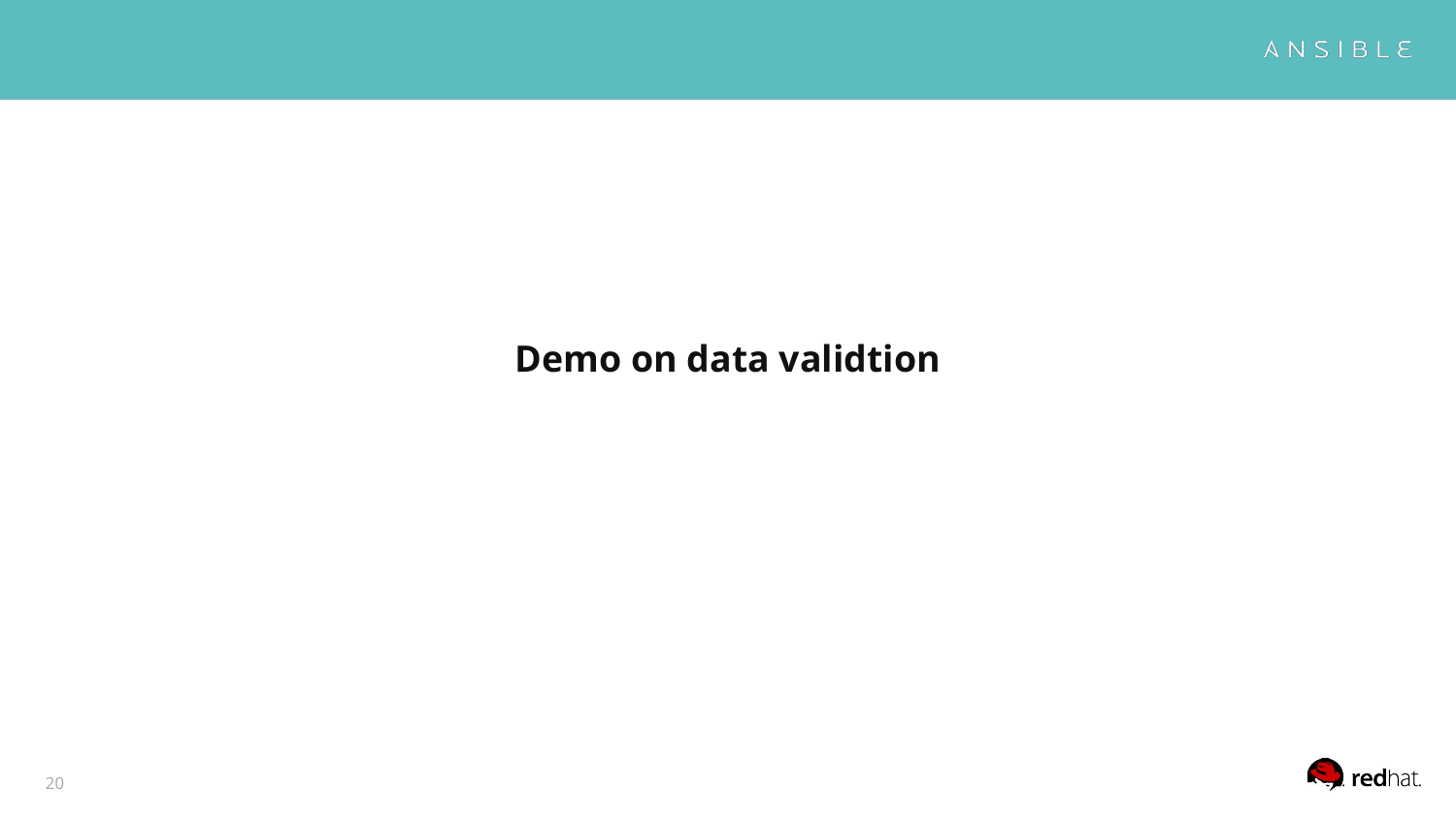#### **Developer notes (cli\_pasers subplugin)**

### Under the hood

- **Plugin based architecture:** Loads parser sub plugins from collection *plugin/sub\_plugins/cli\_parsers* directory
- **Simplified plugin requirements**:

class CliParser(CliParserBase): def parse(self, \*\_args, \*\*kwargs):

**● Works with any collection:**

```
tasks:
- name: Use a custom cli_parser
  ansible.utils.cli_parse:
     command: ls -l
    parser:
       name: my_organiztion.my_collection.custom_parser
```
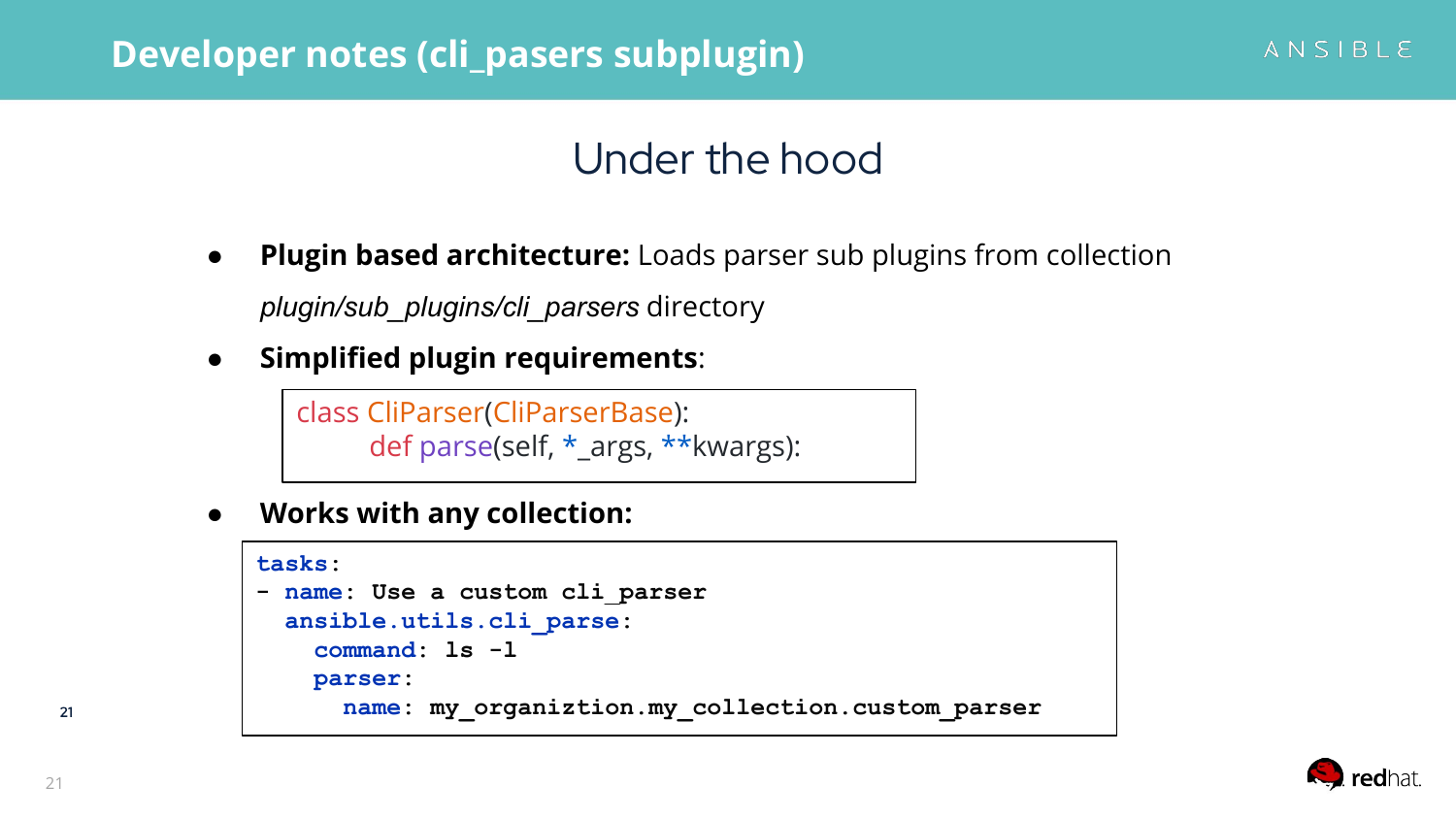#### **Developer notes (validate subplugin)**

# Under the hood

**Plugin based architecture:** Loads validate sub plugins from collection

*plugin/sub\_plugins/validate* directory

● **Simplified plugin requirements**:

```
class Validate(ValidateBase):
     def validate(self, * args, **kwargs):
```
**● Works with any collection:**

```
tasks:
- name: Use a custom validate engine
   ansible.utils.validate:
     data: "{{ input data }}"
     criteria:
      - "{{ lookup('file', './custom_criterias.json | from_json }}"
     engine: my_organiztion.my_collection.custom_validate
   register: result
```